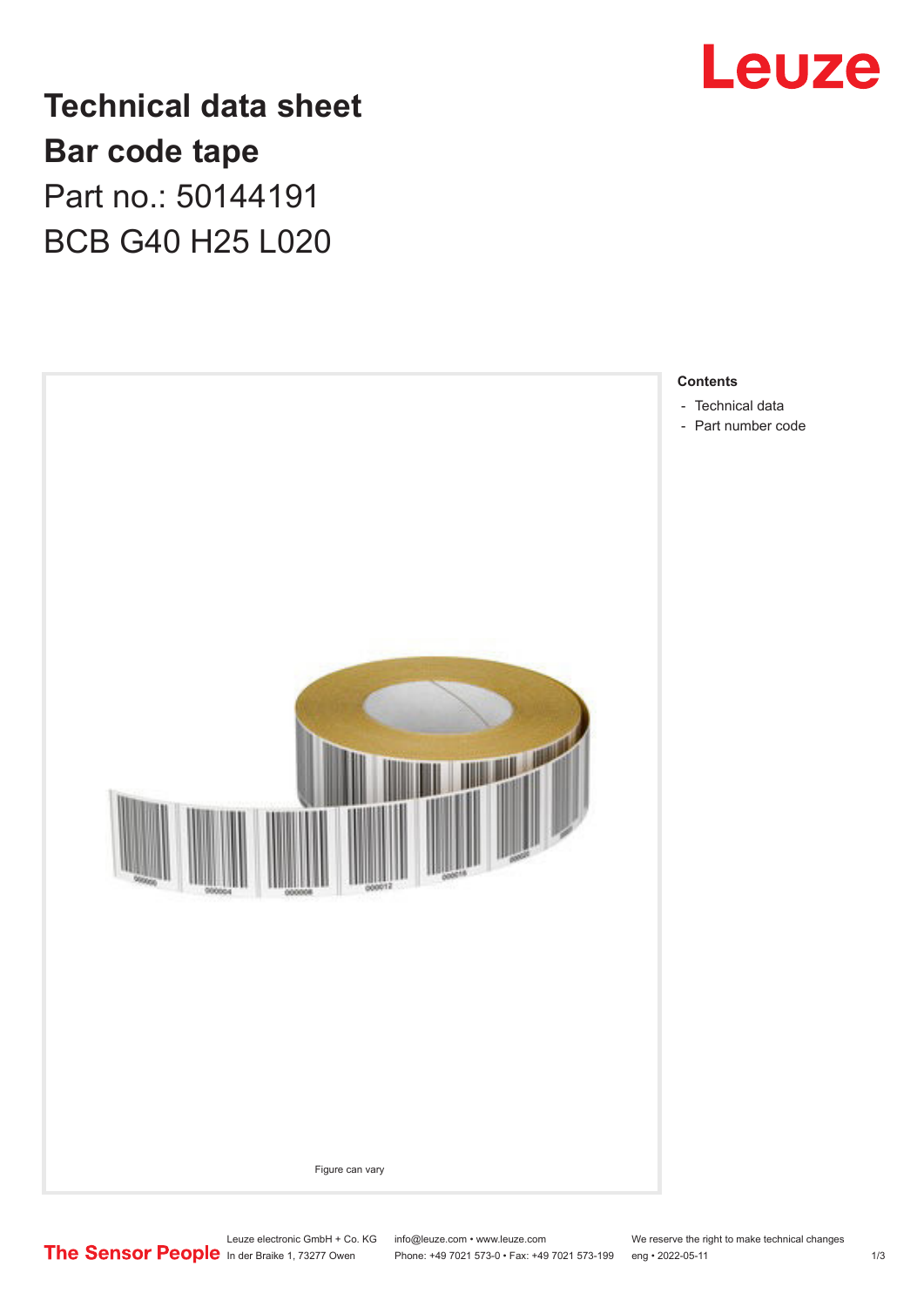# <span id="page-1-0"></span>**Technical data**

# Leuze

#### **Basic data**

| <b>Suitable for</b> |  |
|---------------------|--|
|---------------------|--|

BPS 300i series bar code positioning system

#### **Mechanical data**

| Dimension (H x L)                     | 25 mm x 20,000 mm         |
|---------------------------------------|---------------------------|
| <b>Grid dimension</b>                 | 40 mm                     |
| <b>Mechanical properties</b>          | Moisture resistant        |
|                                       | Partly chemical resistant |
|                                       | Scratch resistant         |
|                                       | <b>IIV</b> resistant      |
|                                       | Wipe resistant            |
| <b>Adhesive</b>                       | Acrylate adhesive         |
| <b>Strength of adhesive</b>           | $0.1$ mm                  |
| <b>Manufacturing process</b>          | Filmsetting               |
| Chemical resistance (at 23 °C over 24 | Diesel oil                |
| h)                                    | Heptane                   |
|                                       | Transformer oil           |
|                                       | White spirit              |
| Curing                                | 72 h                      |

#### **Classification**

| <b>Customs tariff number</b> | 39269097 |
|------------------------------|----------|
| <b>ECLASS 5.1.4</b>          | 27280190 |
| <b>ECLASS 8.0</b>            | 27280190 |
| <b>ECLASS 9.0</b>            | 27280192 |
| ECLASS 10.0                  | 27280192 |
| ECLASS 11.0                  | 27280192 |
| ECLASS 12.0                  | 27280192 |
| <b>ETIM 5.0</b>              | EC002498 |
| <b>ETIM 6.0</b>              | EC003015 |
| <b>ETIM 7.0</b>              | EC003015 |

#### **Environmental data**

| Ambient temperature, operation          | $-40$ 120 °C               |
|-----------------------------------------|----------------------------|
| <b>Processing temperature</b>           | 045 °C                     |
| Recommended processing tempera-<br>ture | 10 $25 °C$                 |
| <b>Resistance</b>                       | Humidity                   |
|                                         | Salt spray fog (150 h/5 %) |
|                                         | UV light                   |
| <b>Temperature resistance</b>           | $-40$ 120 °C               |
| <b>Property of base</b>                 | Clean                      |
|                                         | Dry                        |
|                                         | Free of grease             |
|                                         | Smooth                     |

### **Part number code**

#### Part designation: **BCB AAA BBB CCCC DDDD E**

| <b>BCB</b>  | Bar code tape                                                                                                                                                                                                                                                                                                     |
|-------------|-------------------------------------------------------------------------------------------------------------------------------------------------------------------------------------------------------------------------------------------------------------------------------------------------------------------|
| <b>BCB</b>  | <b>Series</b><br>BCB: Bar code tape                                                                                                                                                                                                                                                                               |
| <b>AAA</b>  | Grid / grid dimension<br>G30: 30 mm<br>G40: 40 mm                                                                                                                                                                                                                                                                 |
| <b>BBB</b>  | Tape height / special height<br>H25: height 25 mm<br>H47: height 47 mm<br>SH1: special height, individually between 20 - 32 mm<br>SH2: special height, individually between 33 - 47 mm<br>SH3: special height, individually between 48 - 70 mm<br>SH4: special height, individually between 71 - 140 mm           |
| <b>CCCC</b> | Tape length / special length<br>Lxxx: tape length in mm<br>SL: Special length                                                                                                                                                                                                                                     |
| <b>DDDD</b> | <b>Options</b><br>TWIN: two identical printed tapes<br>MVS: Measurement Value Switch (color red)<br>MV0: Measurement Value Zero (color yellow)<br>ML: Marker label<br>RW: Reverse Winding (changed winding direction, the smallest position value is inside on the wrapping core)<br>RK: Repair Kit (repair tape) |